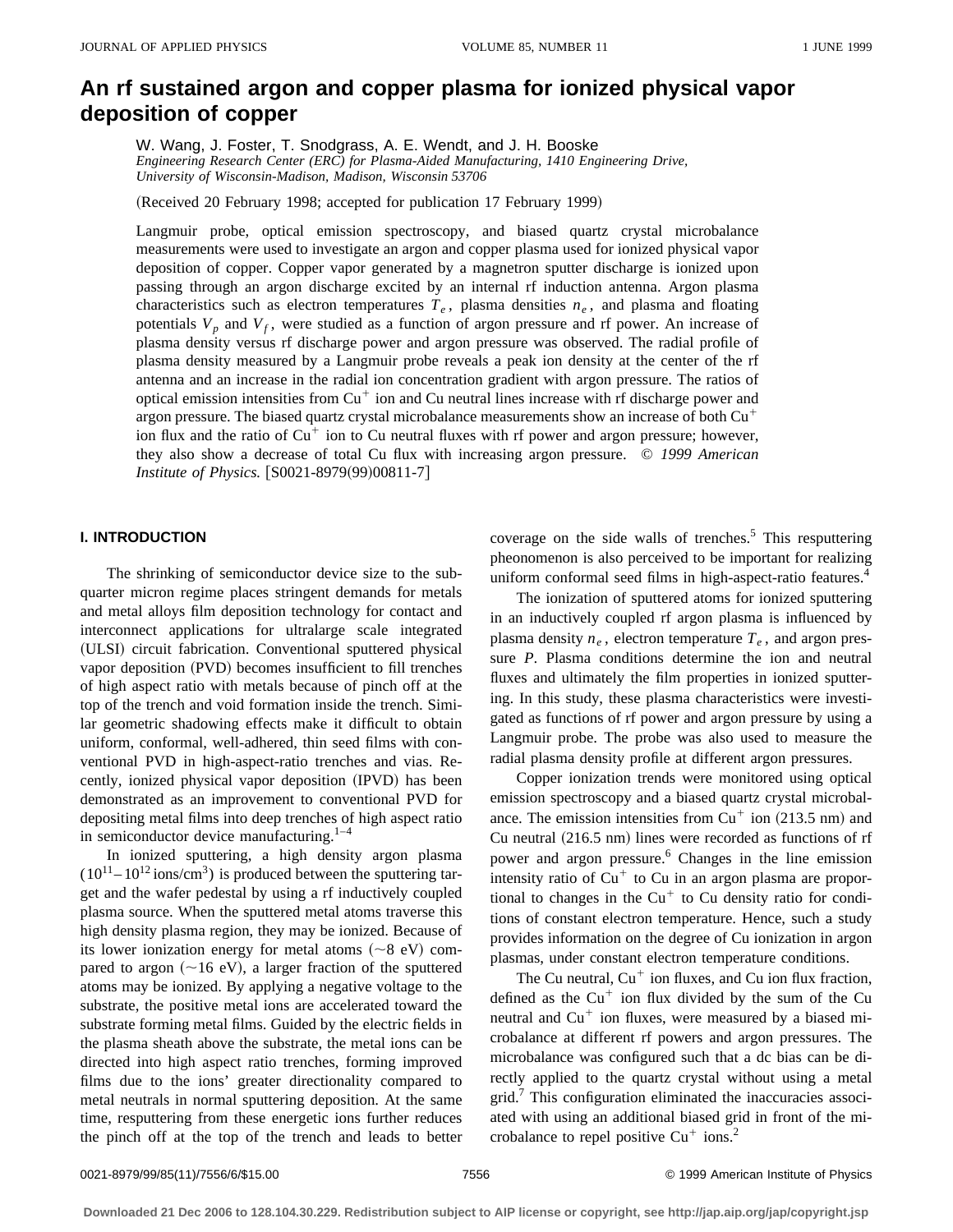

FIG. 1. A schematic drawing of the experimental apparatus for ionized sputtering of Cu.

# **II. EXPERIMENT**

Figure 1 represents a schematic drawing of the ionized sputtering system for this study. It is slightly different from the previously reported ionized sputtering system where a multipole confinement magnetic field was applied to enhance the plasma density.<sup>8</sup> The system consists of an Al vacuum chamber 45 cm in diameter and 50 cm in height. The chamber was evacuated with a turbomolecular pump to a base pressure of  $1 \times 10^{-6}$  Torr. An rf antenna of Cu tubing [outer diameter  $(OD)$  0.635 cm] was installed from the top of the chamber and was water cooled during the experiment. A grounded metal shield was used to eliminate plasma generation between the two leads. The single turn rf induction antenna, which had a diameter of 18 cm, was connected to a capacitive matching network placed on top of the chamber. A dc magnetron that utilized a Cu target of 5 cm diameter served as the source of Cu metal vapor. The sputtering target of 99.995% was located 5 cm above the center of the rf antenna and the wafer stage was located about 12 cm away from the target.

The electron temperatures, ion densities, and plasma potentials of rf argon plasma were determined by using a cylindrical Langmuir probe with a computer data-acquisition system. About 40 current–voltage  $(I-V)$  traces were ensemble averaged for each probe measurement. The probedriver circuitry provides a voltage in the range of  $\pm 125$  V and is controlled by the computer via a 24-bit digital-toanalog converter. The probe current is determined by passing the current through the current-sensing resistor, which is chosen to produce a  $\pm 10$  V signal at a full-scale current. The ion density was determined from the ion saturation region in the  $I-V$  curve using a square-root model.<sup>9</sup> The electron temperature was determined from the inverse slope of the logarithmic electron current, and the plasma potential is identified as the probe voltage at which the second derivative of the  $I - V$  trace passes through zero.

The probe consists of a tungsten  $(W)$  wire tip of 8 mm long and 0.2 mm diameter. A recessed structure was employed on the top of the probe so the effect of metal contamination from the antenna sputtering can be minimized. The probe tip was placed in the center of the chamber and 5 cm below the rf antenna. A tuned resonant rf filter in combination with a low-pass filter was used to maximize the probe impedance and to minimize the rf distortion to the probe measurements.<sup>10,11</sup> All the Langmuir probe measurements were conducted in an argon plasma while the magnetron was off. Argon was assumed as the only species present in the plasma. This was based on the observation that the Cu sputtering from the antenna by the rf self-bias voltage was small and therefore was ignored.

The optical emission spectra acquired from the Ar/Cu plasma were recorded by using a 0.5 M scanning spectrometer with a Princeton Applied Research photodiode array as a detector and 1200 g/mm grating. The detector was cooled at  $-25$  °C and purged with dry nitrogen during the measurements. The emission was collected by a 2.5 mm optical fiber through a 3 cm diam quartz window located 2 cm below the center of the chamber. The intensity ratio of  $Cu<sup>+</sup>$  ion at 213.5 nm and Cu neutral at 216.5 nm was used as an indication of changes in the degree of Cu ionization in the Ar/Cu plasma.<sup>6</sup>

Cu neutral,  $Cu<sup>+</sup>$  ion fluxes and the ion flux fractions were measured by using a biased quartz crystal microbalance. Details about the construction of the biased microbalance is described in Ref. 7. Briefly, the biased microbalance was constructed from a commercial thin film deposition rate monitor. An additional electrical connection to the quartz crystal was made, so that a dc bias could be directly applied to the face of the quartz crystal. Without a bias, both Cu neutral and  $Cu<sup>+</sup>$  ion fluxes (total flux) are measured. When a positive bias voltage above the plasma potential is applied,  $Cu<sup>+</sup>$  ions are repelled from the microbalance and only the Cu neutral flux is measured. The  $Cu<sup>+</sup>$  ion flux is determined by subtracting the Cu neutral flux from the total flux for  $Cu<sup>+</sup>$ ion and Cu neutral.

# **III. EXPERIMENTAL RESULTS**

#### **A. Langmuir probe measurement**

The electron temperature and plasma density of the rf argon plasma determine the Cu ionization probability in ionized sputtering. In particular, the electron impact ionization rate constant for Cu increases with electron temperature. Figure 2 shows the electron temperature  $T_e$  and the difference between plasma and floating potentials  $V'_p - V_f$  as a function of the argon pressure at a rf discharge power of 400 W. The electron temperature decreases with argon pressure from 4.5 eV at a pressure of 1 mTorr to about 1.8 eV at 60 mTorr. Figure 2 also shows that the quantity of  $(V_p - V_f)$  decreases in proportion with the electron temperature. This behavior is expected for a Maxwellian electron population. The plasmato-floating potential differences are between 7 and 10 V at argon pressures of 20–40 mTorr.

The plasma densities versus rf discharge power at argon pressures of 10, 20, and 40 mTorr are shown in Fig. 3. The densities increase with rf power as expected. Similarly, as expected, they are larger at higher argon pressures with the same rf discharge power. The argon plasma density increases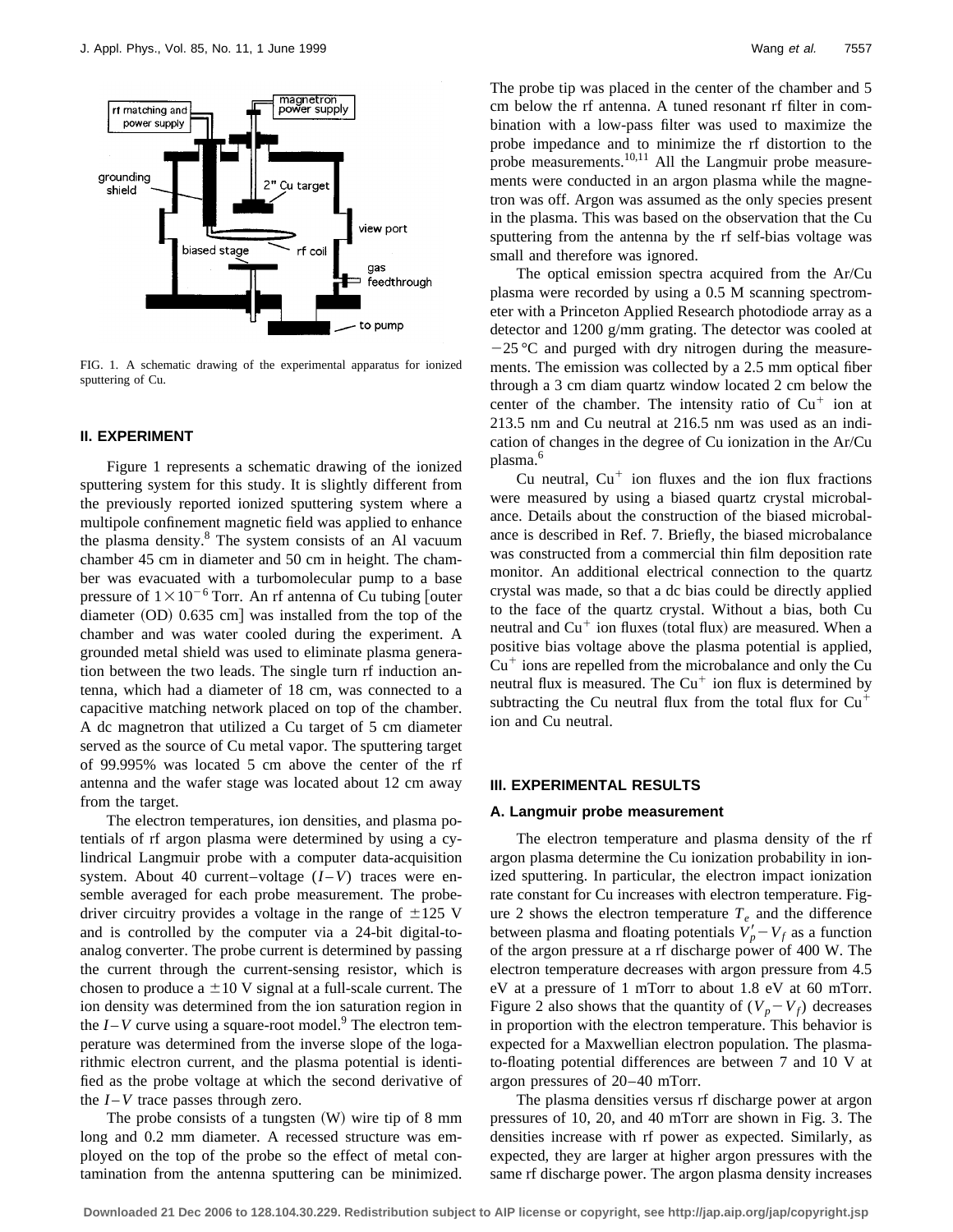

FIG. 2. Electron temperatures and plasma-to-floating potential differences in a rf argon plasma vs the argon pressure. The discharge was excited at a rf power of 400 W.

to  $5 \times 10^{11}$  ions/cm<sup>3</sup> at an rf discharge power of 600 W and argon pressure of 40 mTorr.

Figure 4 represents the ion saturation currents at various radial locations and at argon pressures of 10, 20, and 40 mTorr, respectively. The ion saturation current was measured by using a Langmuir probe which was biased with a negative dc voltage of  $-50$  V. A rf discharge power of 400 W was used for these measurements. As the plasma density is proportional to the ion saturation current, this measurement illustrates the radial plasma ion density distribution for an internal rf antenna. At low pressure of 10 mTorr, the ion saturation current is smaller due to a lower plasma density. It shows a peak intensity at zero on the *x* axis corresponding to the center of the antenna and decreases along the radial direction. As the argon pressure increases, the ion saturation current peak value increases because of a higher plasma density at higher pressure. However, the radial gradient for ion density also increases with pressure, leading to a less uniform plasma for radii smaller than that of the antenna at high pressures.



FIG. 4. Ion saturation currents at 10, 20, and 40 mTorr as a function of radial location.

# **B. Optical emission spectroscopy**

Assuming electron impact excitation from the ground state to the exciting state, the optical emission intensity for Cu neutrals and  $Cu<sup>+</sup>$  ions in an argon plasma is

$$
I = n \int_0^\infty \sigma v f(E) dE = n k(T_e), \tag{1}
$$

where  $\sigma$  is the velocity-dependent cross section for electron impact excitation of the Cu atom or  $Cu^+$  ion,  $f(E)$  is the electron energy distribution function for argon plasma, *v* is the electron velocity, *E* is the electron energy, and *n* represents the Cu neutral or  $Cu<sup>+</sup>$  ion density.<sup>6</sup> For a Maxwellian distribution of electron energies, the integral in Eq.  $(1)$  is a function of electron temperature represented by an electron temperature dependent rate constant  $k(T_e)$ .<sup>12</sup> This shows that the emission intensities from both Cu neutrals and  $Cu<sup>+</sup>$ ions are proportional to the density of the species. The constant of proportionality is the same for plasmas with the same electron temperature. The ratio of the emission intensities from Cu neutral and  $Cu<sup>+</sup>$  ion lines at a constant argon pressure will be proportional to the degree of Cu ionization



FIG. 3. The ion densities at argon pressures of 10, 20, and 40 mTorr vs the rf power.



FIG. 5. An optical emission spectrum from Ar/Cu plasma at wavelength between 212 and 226 nm.

**Downloaded 21 Dec 2006 to 128.104.30.229. Redistribution subject to AIP license or copyright, see http://jap.aip.org/jap/copyright.jsp**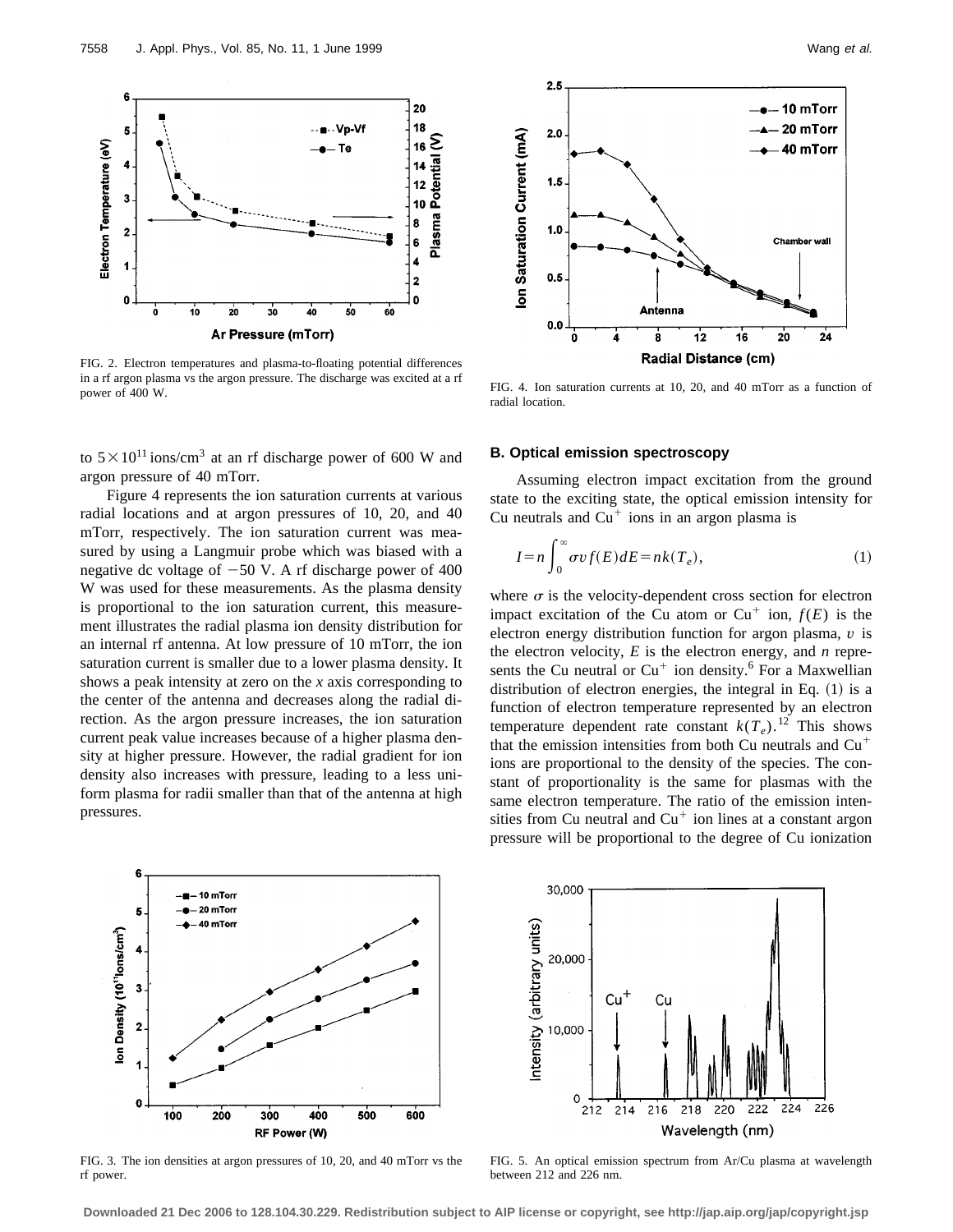

FIG. 6. The optical emission intensities from Cu neutral and  $Cu<sup>+</sup>$  ion lines at 40 mTorr vs rf discharge power.

as rf power is varied in an argon plasma, because the electron temperature is mainly independent of rf power.

The optical emission spectroscopy of Ar/Cu plasma was performed as a function of rf power and at argon pressures of 10, 20, and 40 mTorr, respectively. A typical emission spectrum of wavelength between 212 and 226 nm from the Cu/Ar plasma is shown in Fig. 5. This spectrum was recorded at an argon pressure of 20 mTorr, rf power of 400 W, and Cu sputtering power of 200 W. The two emission peaks at 216.5 and 213.5 nm as indicated in the spectrum represent the emissions from the Cu neutral and  $Cu<sup>+</sup>$  ion lines, respectively. Their peak intensities and the ratio were recorded as ionization trends at various rf powers and argon pressures in Figs. 6 and 7.

Figure 6 compares the emission peak intensities from Cu neutral and  $Cu<sup>+</sup>$  ion lines versus the rf power at an argon pressure of 40 mTorr. A Cu sputtering power of 200 W was used. The emission intensities from Cu neutral and  $Cu<sup>+</sup>$  ion lines both increase with the rf power. The emission intensity from the  $Cu<sup>+</sup>$  ion line increases faster at higher rf power compared to that of the neutral Cu line.

The emission intensity ratios from the  $Cu<sup>+</sup>$  ion line and Cu neutral line at argon pressures of 20, 30, and 40 mTorr



FIG. 8. The Cu neutral deposition fluxes at 20 and 40 mTorr as a function of rf power. The magnetron sputter power is 200 W. Also shown is deposition rate due to antenna sputtering with 0 W magnetron sputter power and 20 mTorr Ar pressure.

versus the rf power were plotted in Fig. 7. They increase with the rf power, suggesting larger ionization fractions at higher rf powers as expected due to an increase of plasma density. Figure 7 also shows the emission intensity ratios are larger at higher argon pressures under the same rf powers. At a rf power of 600 W, the ratio increases from less than 1 at 10 mTorr to about 1.8 at 40 mTorr.

# **C. Biased quartz crystal microbalance measurements**

To quantitatively determine the Cu neutral and  $Cu<sup>+</sup>$  ion fluxes in ionized sputtering of Cu, biased quartz crystal microbalance measurements were performed. Figures 8 and 9 show the Cu neutral and  $Cu<sup>+</sup>$  ion fluxes versus rf powers and argon pressures, respectively. The Cu neutral fluxes were measured by using the biased microbalance with a positive bias of 30 V. The  $Cu<sup>+</sup>$  ion fluxes were determined by subtracting the Cu neutral fluxes from the total Cu fluxes.<sup>7</sup> Figure 8 presents the Cu neutral fluxes at argon pressures of 20 and 40 mTorr as a function of rf discharge power. A sputtering power of 200 W was used. At 20 mTorr, the neutral deposition flux increases slightly with rf power from about 400 to 450 A/min at rf power of 600 W. A similar increase for the Cu neutral deposition flux also occurred at 40 mTorr. This increase is attributed to the antenna sputtering by the dc bias developed on the Cu antenna.<sup>12</sup> The bottom curve in



FIG. 7. The emission intensity ratio from  $Cu<sup>+</sup>$  ion to Cu neutral lines at 10, 20, and 40 mTorr as a function of rf power.



FIG. 9.  $Cu^+$  ion fluxes at 20 and 40 mTorr vs rf power.

**Downloaded 21 Dec 2006 to 128.104.30.229. Redistribution subject to AIP license or copyright, see http://jap.aip.org/jap/copyright.jsp**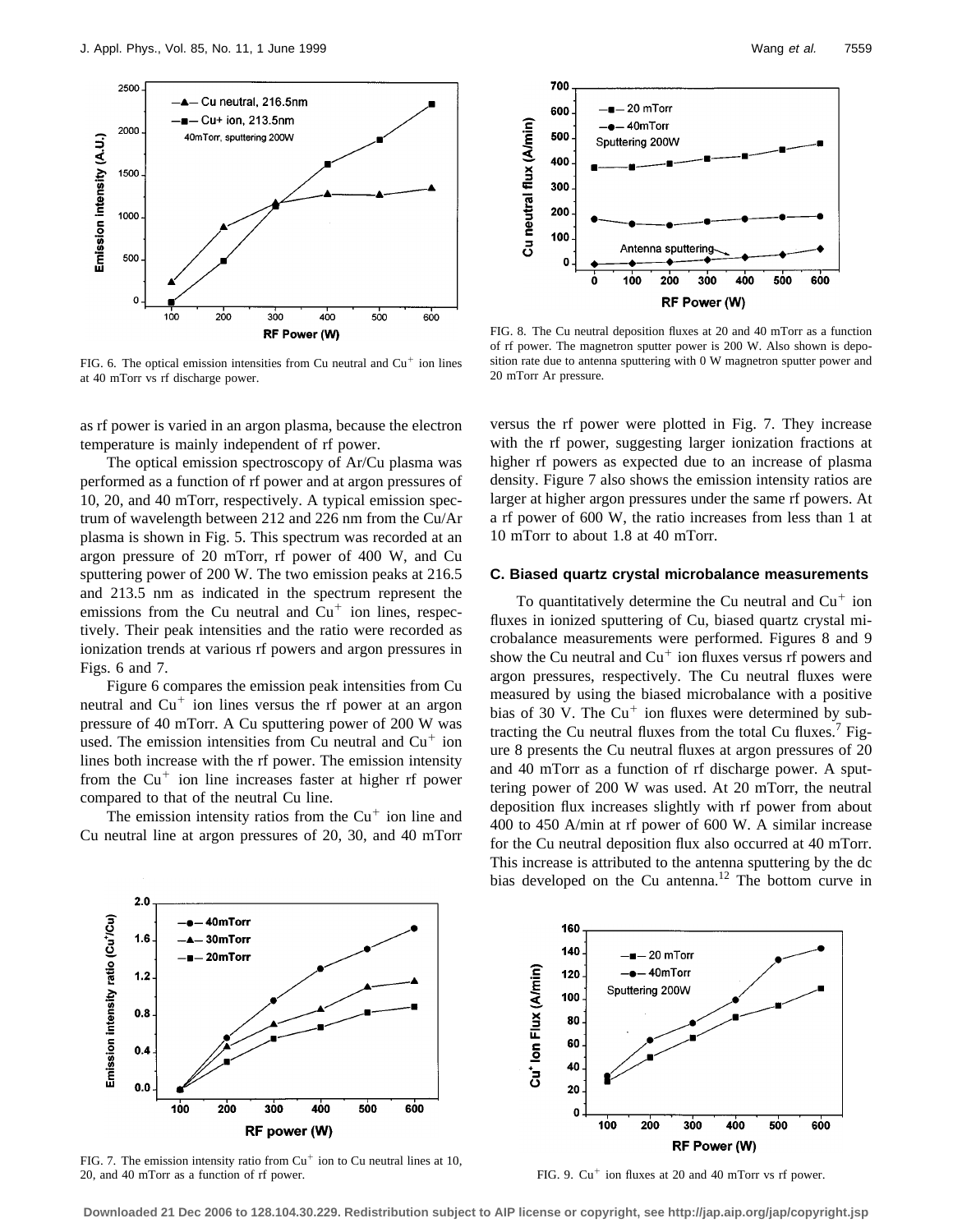

FIG. 10.  $Cu^{+}$  ion flux ratio at 20 and 40 mTorr as a function of rf power.

Fig. 8 represents the Cu neutral fluxes from antenna sputtering versus rf power at an Ar pressure of 20 mTorr where no magnetron sputtering was used. As rf power increases, more Cu atoms are being sputtered out of the antenna.

The  $Cu<sup>+</sup>$  ion fluxes at 20 and 40 mTorr versus rf discharge power were plotted in Fig. 9. The  $Cu<sup>+</sup>$  ion fluxes monotonically increase with rf power, indicating that more Cu neutrals are ionized at high rf powers as the argon plasma density increases with rf power and more electrons become available to ionize the Cu atoms. Also shown in Fig. 9, the  $Cu<sup>+</sup>$  ion flux is larger at 40 mTorr than at 20 mTorr at the same rf power contrary to the Cu neutral fluxes as shown in Fig. 8, suggesting a higher degree of ionization of Cu at a larger argon pressure. Cu atoms are more likely to be ionized at higher argon pressures because of the increase in plasma density and residence time for Cu neutrals in the plasma region at higher argon pressures.<sup>13</sup>

A critical parameter in ionized sputtering is the ion flux fraction as defined in the introduction. The ion flux fraction is a key factor affecting conformal deposition and trenchfilling capability and film properties during IPVD. It is desired to have as large an ion flux fraction as possile for better trench filling. From the measured Cu neutral and  $Cu<sup>+</sup>$  ion fluxes, the ion flux fractions can be determined at various rf powers and argon pressures. The Cu ion flux fractions at pressures of 20 and 40 mTorr versus rf power were shown in Fig. 10. It increases with rf power. At 20 mTorr, the ion flux fraction increases to about 20% at a rf power of 600 W. However, at 40 mTorr, the ion flux ratio increases to about 50% at the same rf power, suggesting a larger ion flux fraction at higher argon pressure. This is due to the increase of  $Cu<sup>+</sup>$  ion fluxes and a decrease for Cu neutral fluxes at higher pressures. At higher argon pressures, the plasma density and Cu residence time increases, thereby leading to higher ionization of Cu. This study suggests that a higher argon pressure than normal sputtering pressure  $(5 \text{ mTorr})$  is required to produce larger ion flux fraction in ionized sputtering.

The  $Cu<sup>+</sup>$  ion flux and Cu ion flux fractions increase with argon pressure as previously shown. However, the total fluxes of Cu neutrals and  $Cu<sup>+</sup>$  ions decrease with the argon pressure due to the significant reduction of Cu neutral fluxes



FIG. 11. The total deposition fluxes from Cu neutral and  $Cu<sup>+</sup>$  ions vs argon pressure at rf power of 400 W and sputtering power of 200 W.

at high pressure. Figure 11 presents the total fluxes of Cu at rf power of 400 W versus argon pressures. It shows a significant decrease of total Cu flux with argon pressure.

# **IV. SUMMARY AND CONCLUSION**

Langmuir probe, optical emission spectroscopy, and biased quartz crystal microbalance measurements were used to study rf plasma plasma properties and Cu ionization in ionized sputtering. Magnetron-sputtered Cu vapor was injected into an Ar plasma excited by an internal rf antenna at a frequency of 13.5 MHz. An increase of plasma density with Ar pressure and rf discharge power was observed. The probe profiling shows a steeper ion density radial gradient at higher Ar pressures. The optical emission measurements indicate an increase of the intensity ratio from  $Cu<sup>+</sup>$  ion and Cu neutral lines with the rf power and argon pressure. The biased microbalance measurements confirms an increase of  $Cu<sup>+</sup>$  ion flux and the ion flux fraction with the rf power and argon pressure. However, the total Cu fluxes decrease significantly at a higher argon pressure.

This study indicates that a higher argon pressure than the normal sputtering pressure  $(1–5$  mTorr) is necessary to achieve a larger  $Cu<sup>+</sup>$  ion flux fraction in ionized sputtering of Cu using an inductively coupled plasma. However, the total Cu flux decreases significantly at the high argon pressures. Also as the argon pressure increases, the argon plasma density becomes less uniform across the rf antenna. Such findings are important for choosing an operating pressure using ionized sputtering for semiconductor device manufacturing where higher ion flux fraction, larger deposition rate, and better uniformity across the wafer are required.

### **ACKNOWLEDGMENT**

This research was supported by the National Science Foundation (NSF) under Grant No. EEC-8721545.

 $2$ S. M. Rossnagel and J. Hopwood, Appl. Phys. Lett.  $63$ ,  $3285$  (1993).

<sup>&</sup>lt;sup>1</sup>W. M. Holber, J. S. Logan, H. J. Grabarz, J. T. C. Yeh, J. B. O. Caughman, A. Sugarman, and F. Turene, J. Vac. Sci. Technol. A **11**, 2903  $(1993).$ 

 $3^3$  J. Hopwood, Phys. Plasmas **5**, 1624 (1998).